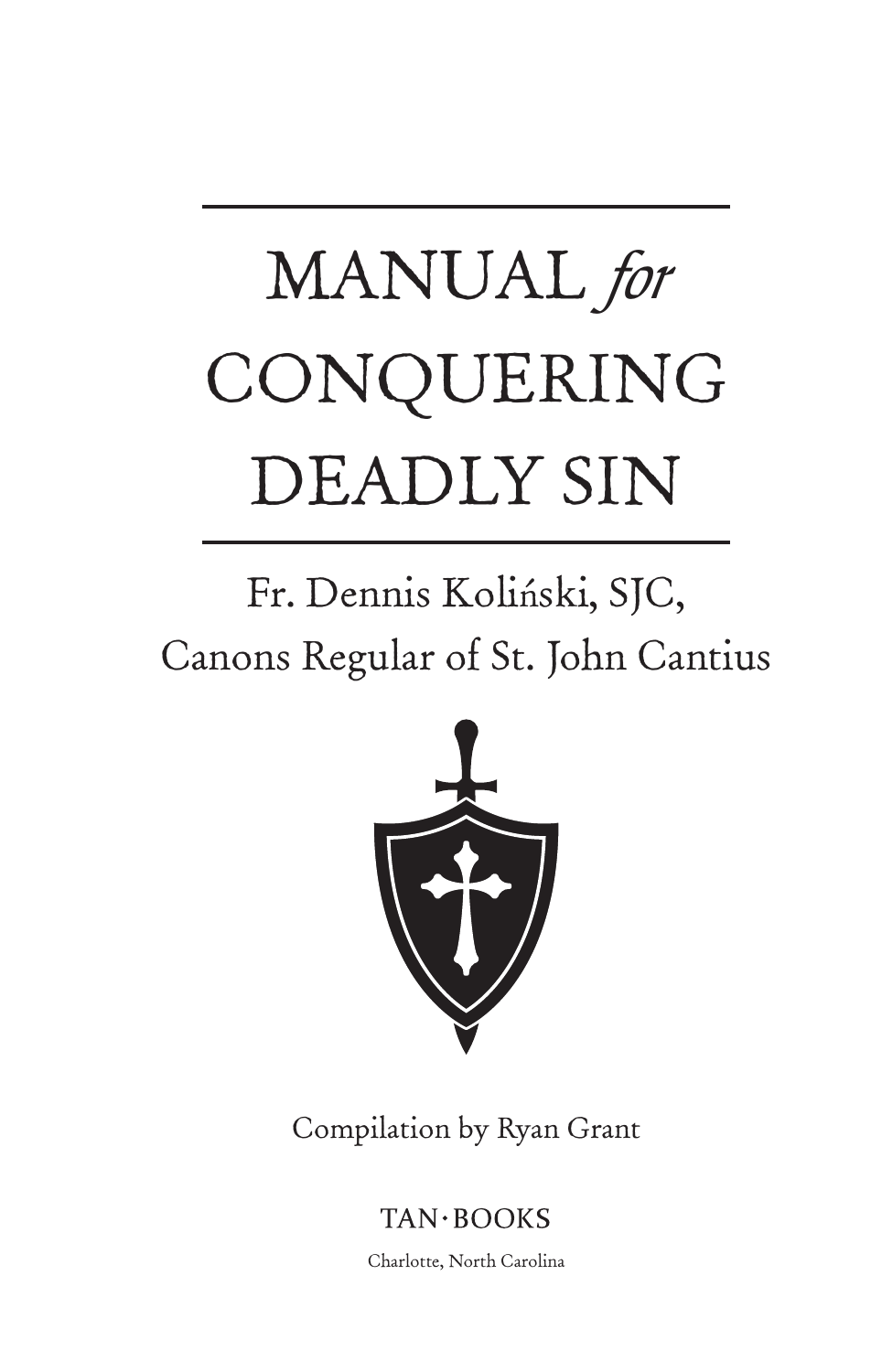| Nihil Obstat: | Reverend Matthew Kauth, STD<br>Censor Deputatus          |
|---------------|----------------------------------------------------------|
| Imprimatur:   | Most Reverend Peter J. Jugis, JCD<br>Bishop of Charlotte |
|               | September 8, 2017                                        |
|               | Feast of the Nativity of the Blessed Virgin Mary         |

The *nihil obstat* and *imprimatur* are official declarations that a book is free from doctrinal or moral error. No implication is contained therein that those who grant the nihil obstat and imprimatur agree with the contents, opinions, or statements expressed.

Copyright © 2017 TAN Books.

Introductory Essay Copyright © 2017 Biretta Books, Chicago. All rights reserved.

As the publishing house of the Canons Regular of St. John Cantius, Biretta Books helps fulfill the Canons' mission "to restore the sacred," by using the media to help educate the faithful about the Catholic faith.

Canons Regular of St. John Cantius 825 North Carpenter Street Chicago, IL  $60642$ (312) 243-7373 http://www.canons-regular.org/

Unless otherwise noted, or in texts quoted from other sources, all Scripture quotations are from the Revised Standard Version of the Bible—Second Catholic Edition (Ignatius Edition). Copyright © 2006 Division of Christian Education of the National Council of the Churches of Christ in the United States of America. Used by permission. All rights reserved.

Scripture quotations marked (DV) are from the Douay-Rheims Bible (1899).

All excerpts from papal homilies, messages, and encyclicals copyright © Libreria Editrice Vaticana. All rights reserved.

Excerpts from the English translation of the Catechism of the Catholic Church for use in the United States of America © 1994, United States Catholic Conference, Inc.—Libreria Editrice Vaticana. Used with permission.

Except where otherwise acknowledged, prayers and other texts have been taken from a variety of print and online sources and are believed to be in the public domain.

Compilation of Words from the Treasury of the Church by Ryan Grant.

ISBN: 978-1-5051-0907-8

Printed and bound in the United States of America.

TAN Books Charlotte, North Carolina www.TANBooks.com 2017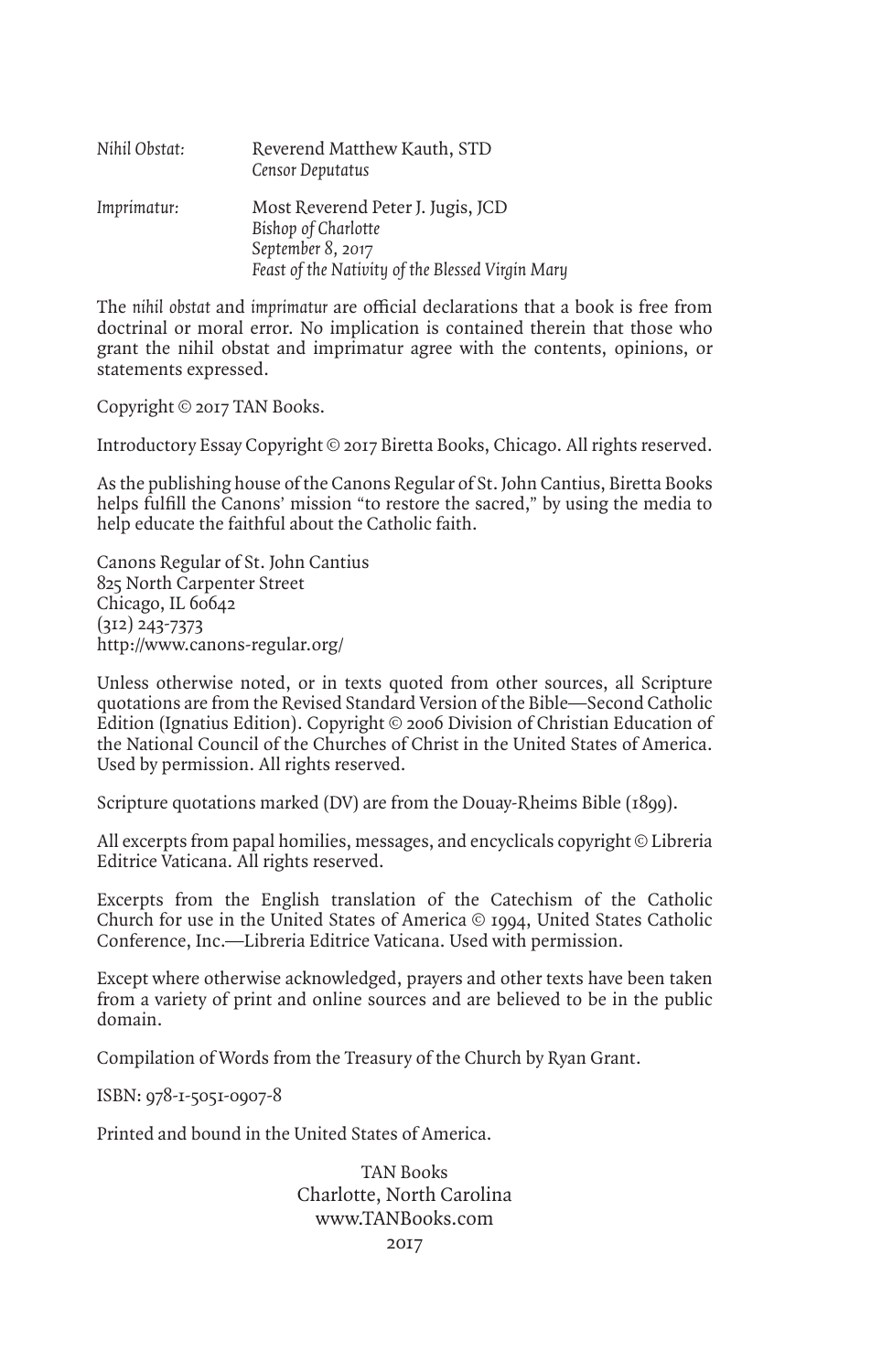| PRESENTED TO    |  |
|-----------------|--|
|                 |  |
|                 |  |
| Name            |  |
| Date / Occasion |  |
| Personal Note   |  |
|                 |  |
|                 |  |
|                 |  |
|                 |  |
|                 |  |
|                 |  |
|                 |  |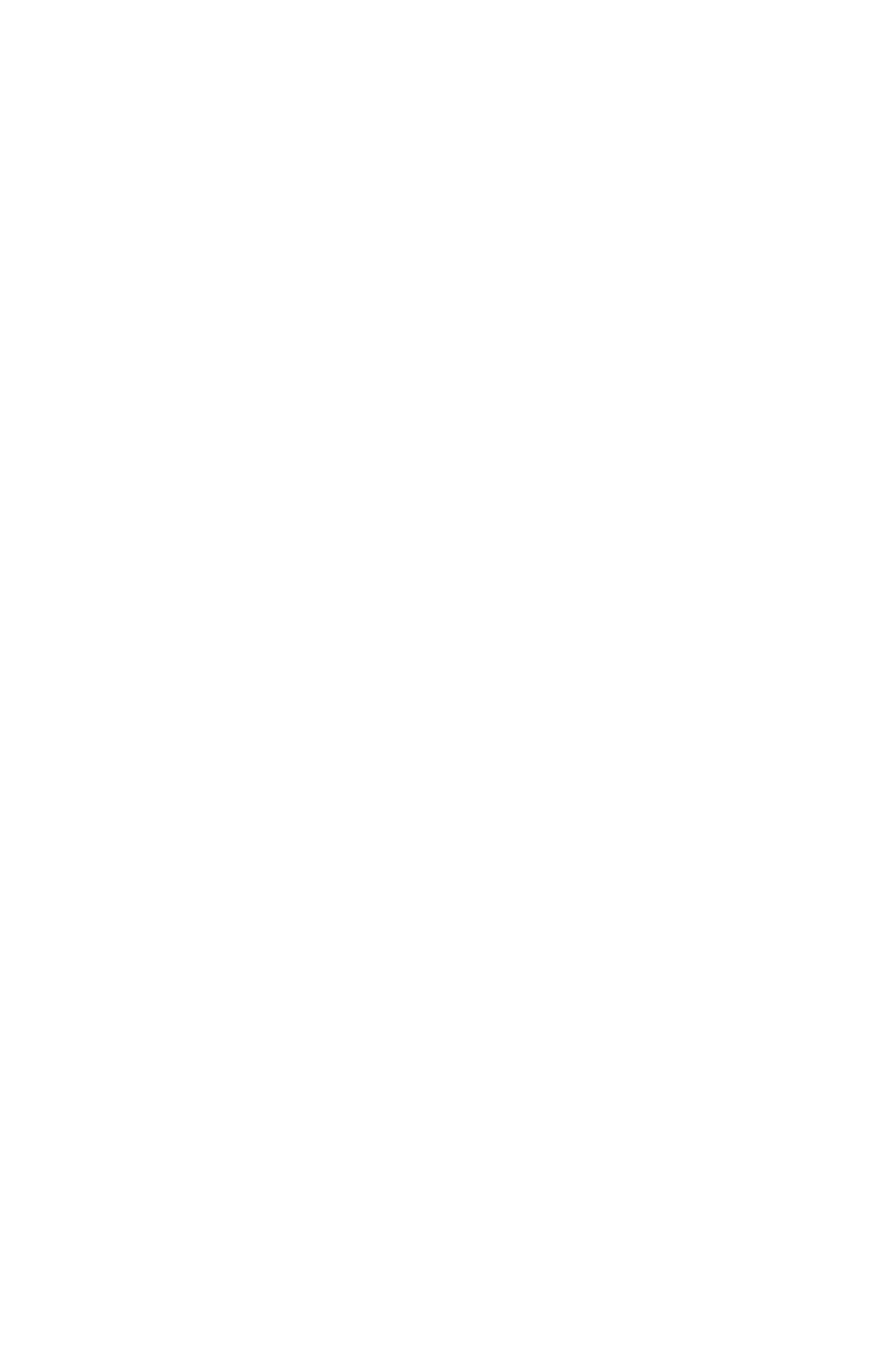*To St. John Paul the Great, who through his own life helped us learn how to live truly holy lives*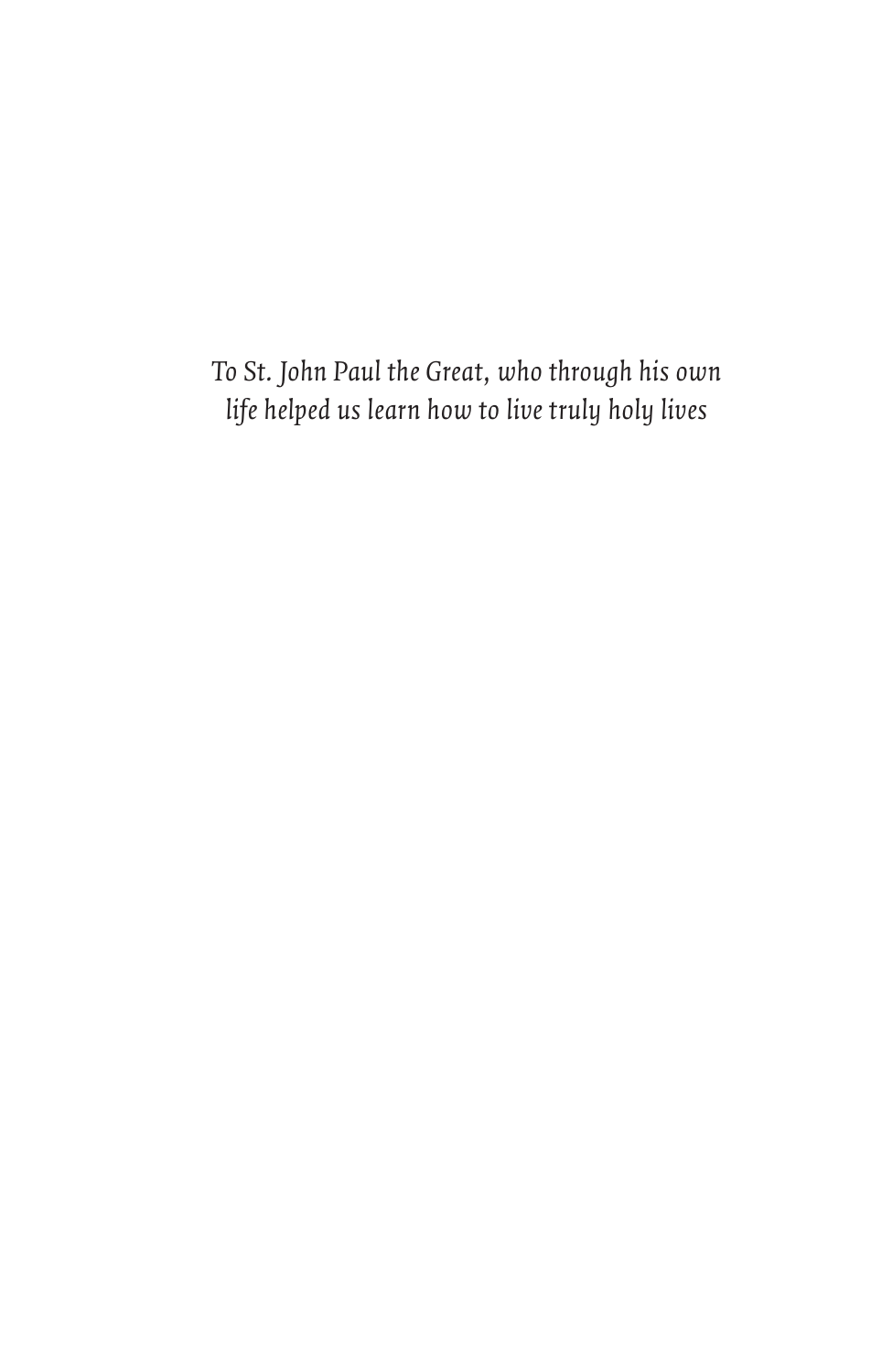*A capital vice is that which has an exceedingly desirable end so that in his desire for it a man goes on to the commission of many sins, all of which are said to originate in that vice as their chief source.*

St. Thomas Aquinas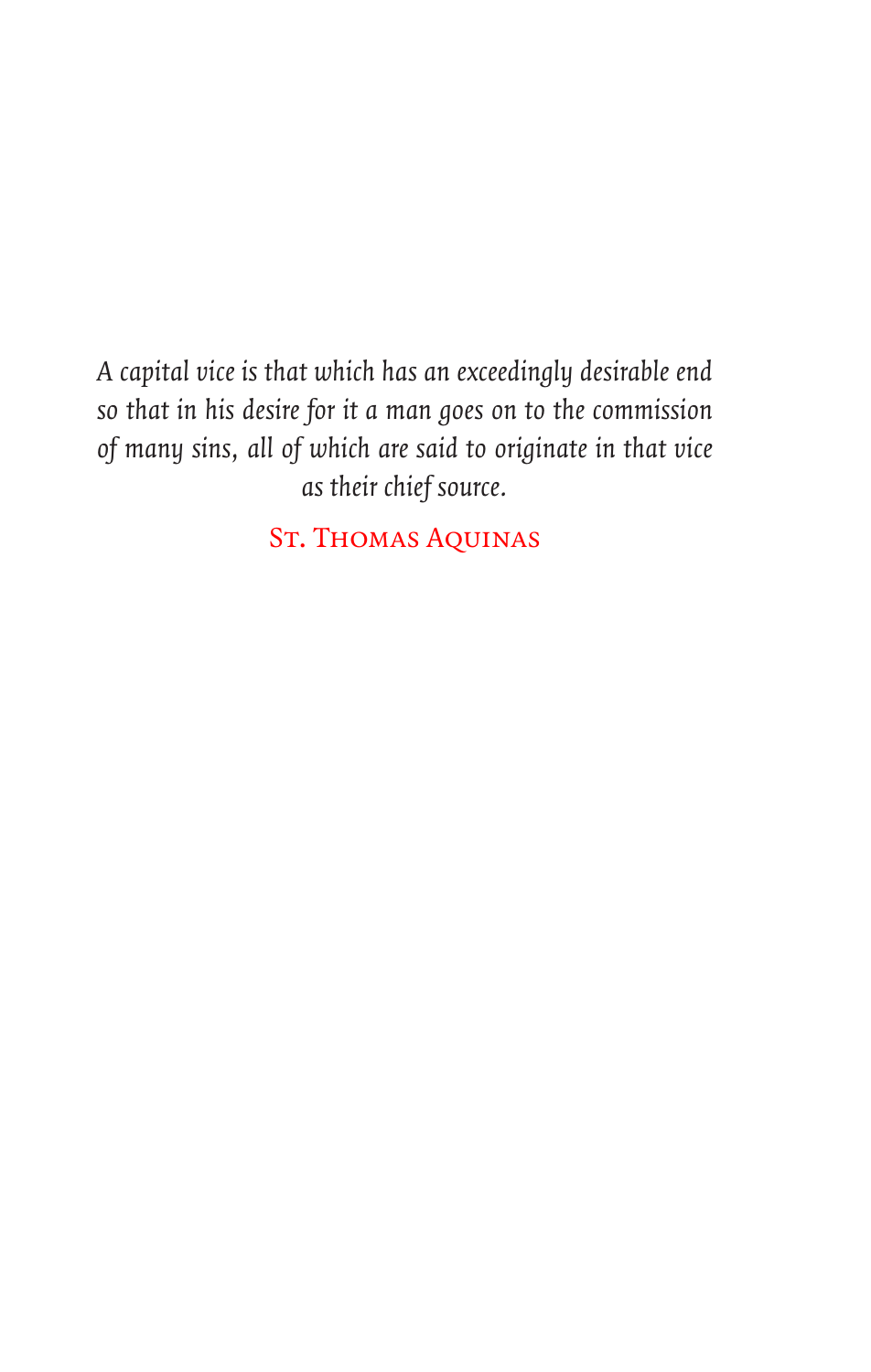## **CONTENTS**

| Part One: The Seven Deadly Sins and<br>Their Remedies: An Introductory Essay                                      |
|-------------------------------------------------------------------------------------------------------------------|
|                                                                                                                   |
|                                                                                                                   |
|                                                                                                                   |
|                                                                                                                   |
| 4. Sloth (Acedia) $\dots \dots \dots \dots \dots \dots \dots \dots \dots$                                         |
|                                                                                                                   |
|                                                                                                                   |
|                                                                                                                   |
| 8. The Sacramental Life:                                                                                          |
| The Ultimate Remedy81                                                                                             |
| Part Two: Prayers and Words of Wisdom,<br>Warning, and Encouragement in the<br><b>Struggle Against Deadly Sin</b> |
|                                                                                                                   |
| Words From the Treasury of the Church $\ldots \ldots \ldots 85$                                                   |
|                                                                                                                   |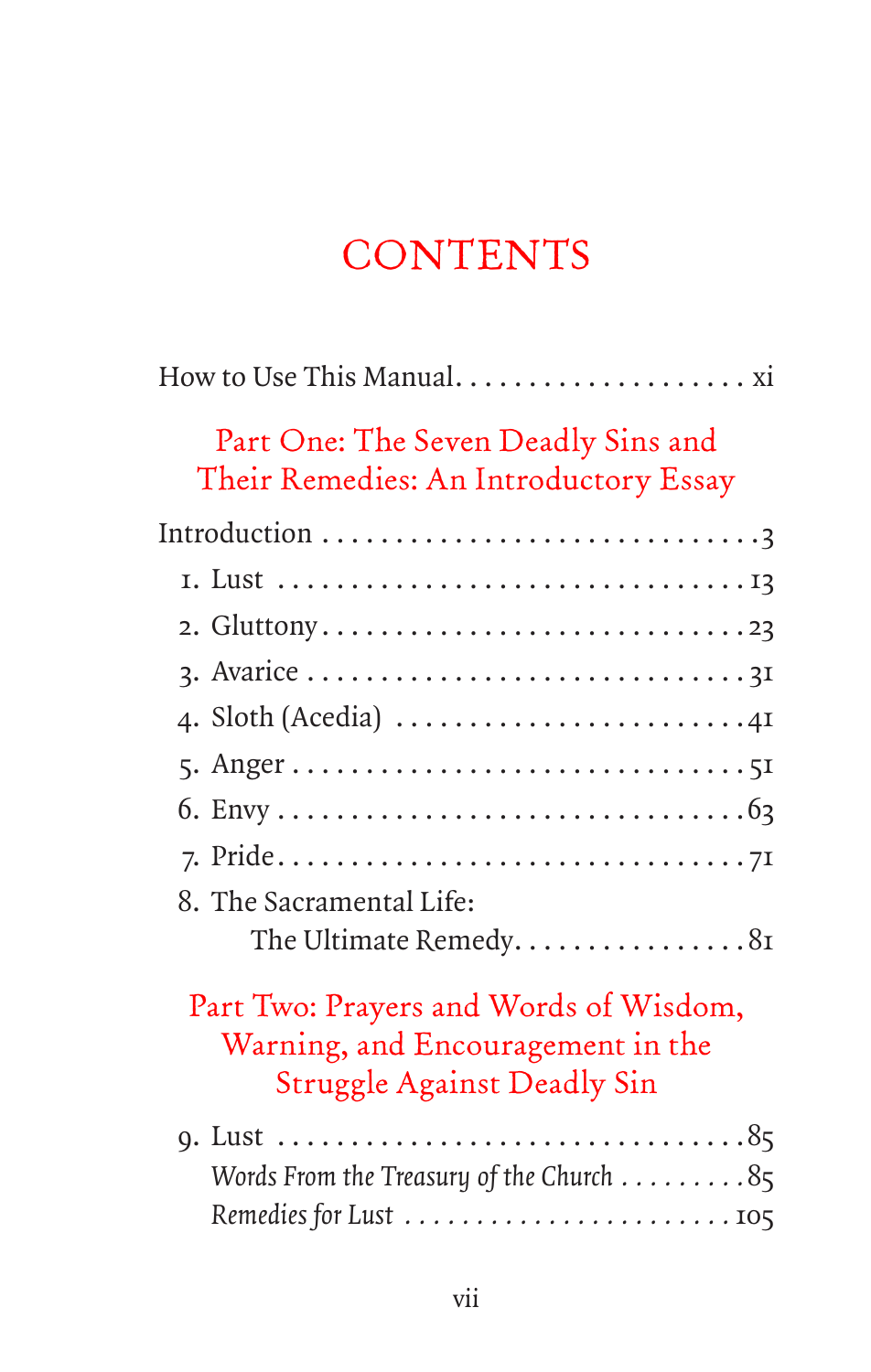| Glory of Virginity and Chastity 116                                       |
|---------------------------------------------------------------------------|
|                                                                           |
| Words From the Treasury of the Church 123                                 |
| Remedies for Gluttony  135                                                |
|                                                                           |
| Words From the Treasury of the Church 143                                 |
|                                                                           |
|                                                                           |
| Words From the Treasury of the Church 175                                 |
|                                                                           |
|                                                                           |
| Words From the Treasury of the Church 197                                 |
|                                                                           |
|                                                                           |
| Words From the Treasury of the Church 221                                 |
|                                                                           |
| 15. Pride241                                                              |
| Words From the Treasury of the Church 241                                 |
| Remedies for Pride269                                                     |
| 16. Prayers to Turn to in the Struggle Against                            |
| Deadly Sin. $\ldots \ldots \ldots \ldots \ldots \ldots \ldots \ldots$ 283 |
| The First Prayers We Learn. 283                                           |
| Imitate and Call on Christ 284                                            |
|                                                                           |
| Prayers to Your Guardian Angel 299                                        |
|                                                                           |
|                                                                           |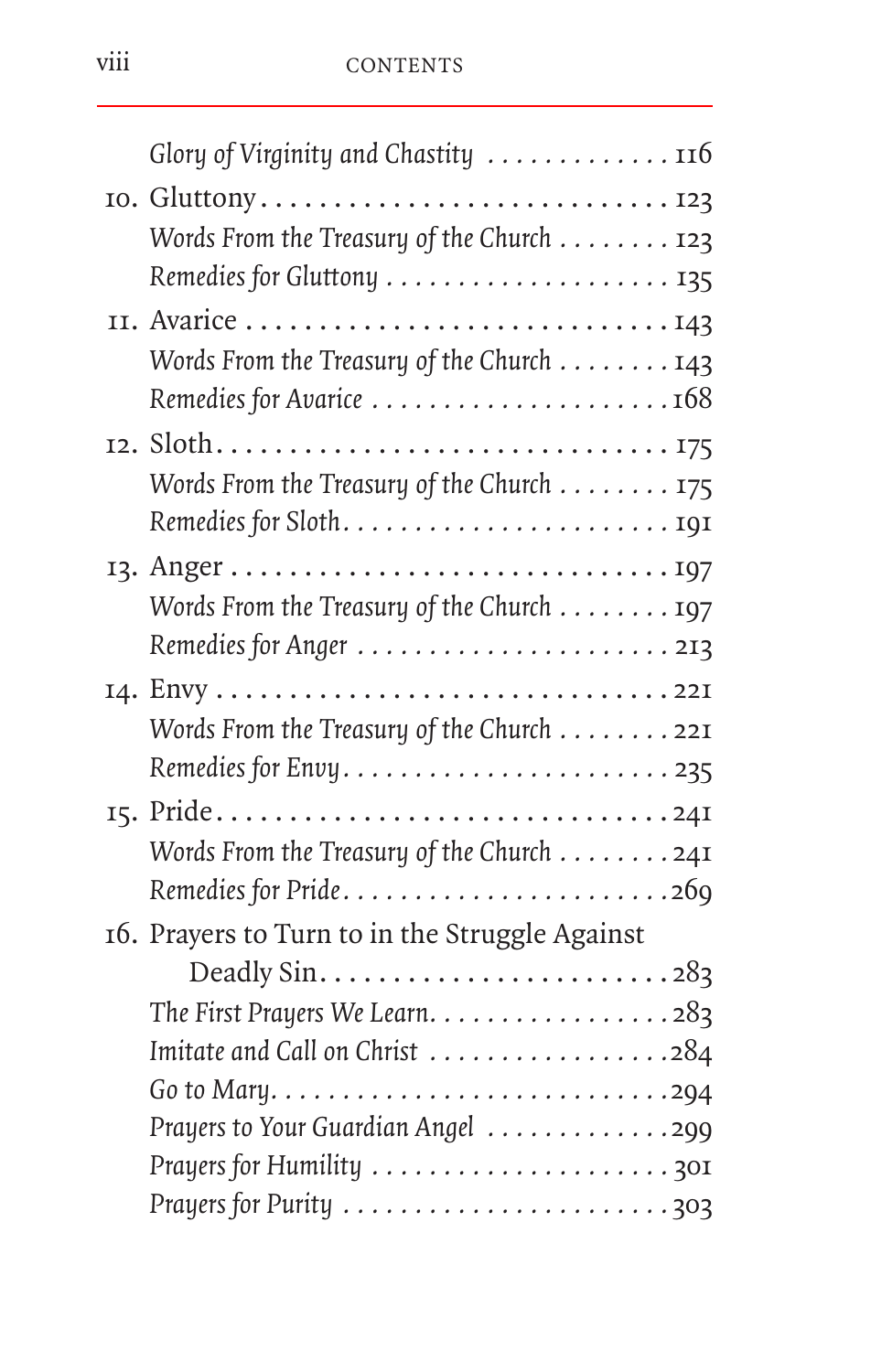| Additional Prayers to Overcome   |
|----------------------------------|
|                                  |
| Seven Specific Prayers Against   |
| the Seven Deadly Sins 306        |
| Prayers of St. Alphonsus Liguori |
| for Final Perseverance310        |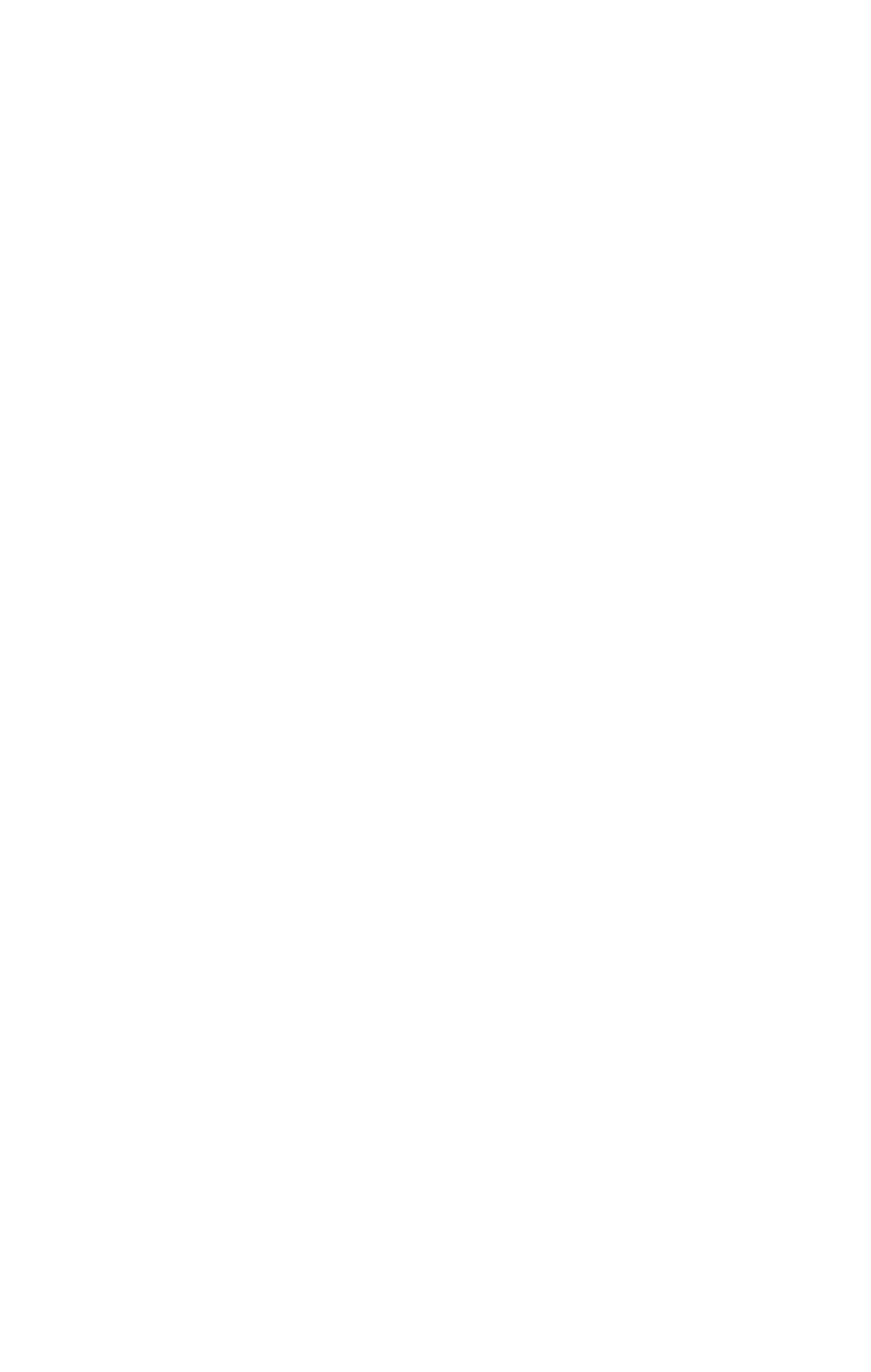## HOW TO USE THIS MANUAL

Fin. Anyone sincerely striving to be a more<br>faithful follower of Jesus Christ sooner or faithful follower of Jesus Christ sooner or later—usually sooner if they are honest with themselves—encounters a problem: that of his or her own sinfulness. Try though the modern world might to convince us that there is no such thing as sin, Christians know differently. If such a person happens to be Catholic and is well-instructed, he will examine his conscience regularly and frequent the sacraments of confession, to be forgiven by Christ through his priest, and Holy Communion, to be spiritually nourished with the Body and Blood of Our Lord. And yet . . .

And yet we do find ourselves falling into sin again . . . and again . . . and again. Very often, we repeat the sins of which we were forgiven as recently as the day before. Despite our good intentions, resolutions, and firm purposes of amendment, we commit the same sins over and over again. It truly was a wise individual who coined the phrase *the road to hell is paved with good intentions.*

The purpose of this manual is to help the reader learn more about the famous "seven deadly sins"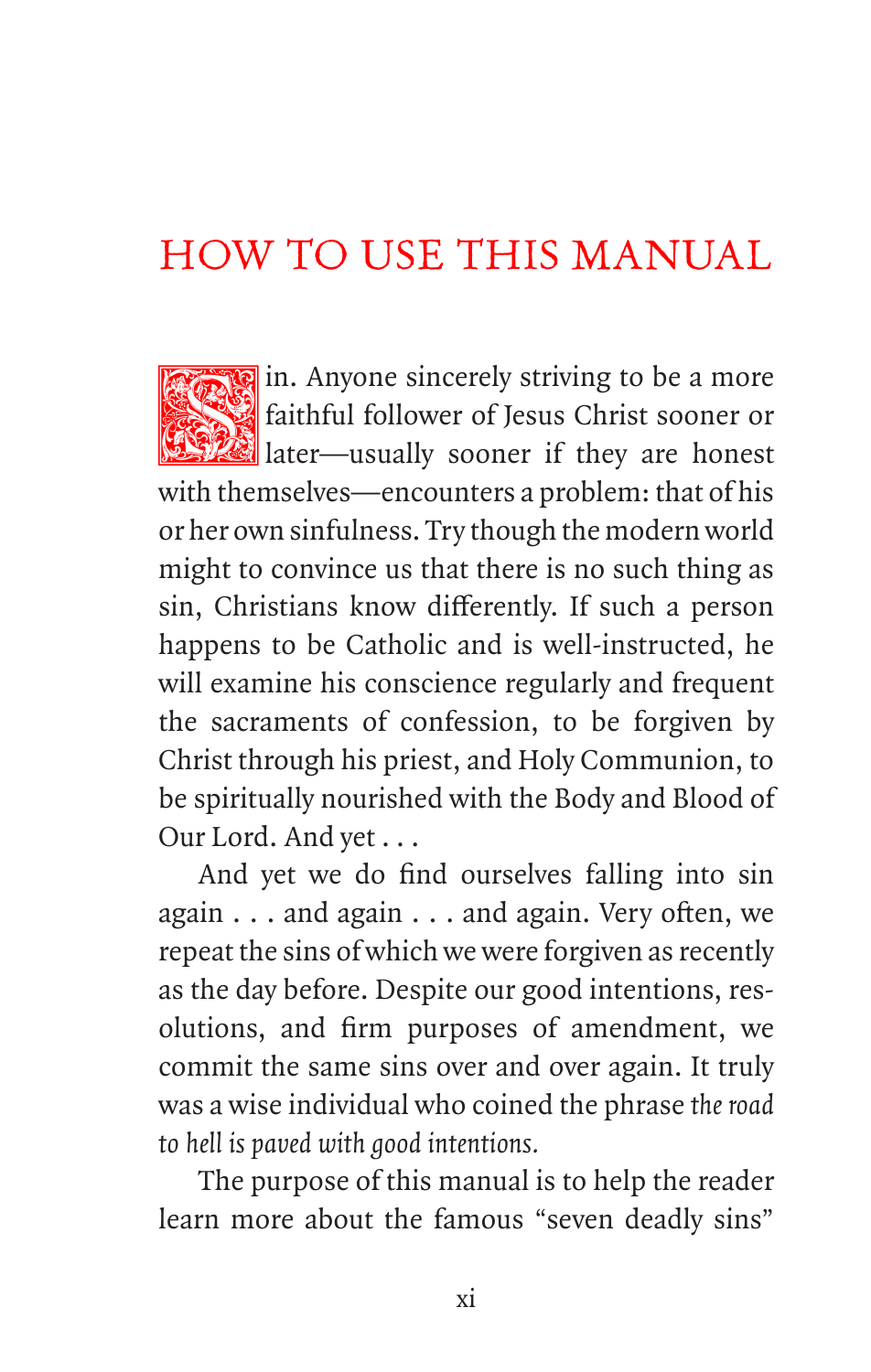and how to conquer them. Fr. Dennis Kolinski's enlightening and edifying essay; the words of wisdom from Scripture, the Magisterium, and the saints; and the prayers with which this volume concludes will all be invaluable helps to those seeking to reduce the hold which habitual sin has on them as well as those simply striving to live holier lives.

Like the other books in TAN's Manual series, this volume has been produced in a sturdy, compact edition so that you may keep it with you and refer to it often. It is our sincere prayer that the wisdom found within will do great good for souls so that the good intentions which we all have will, with God's grace, pave a road straight to heaven.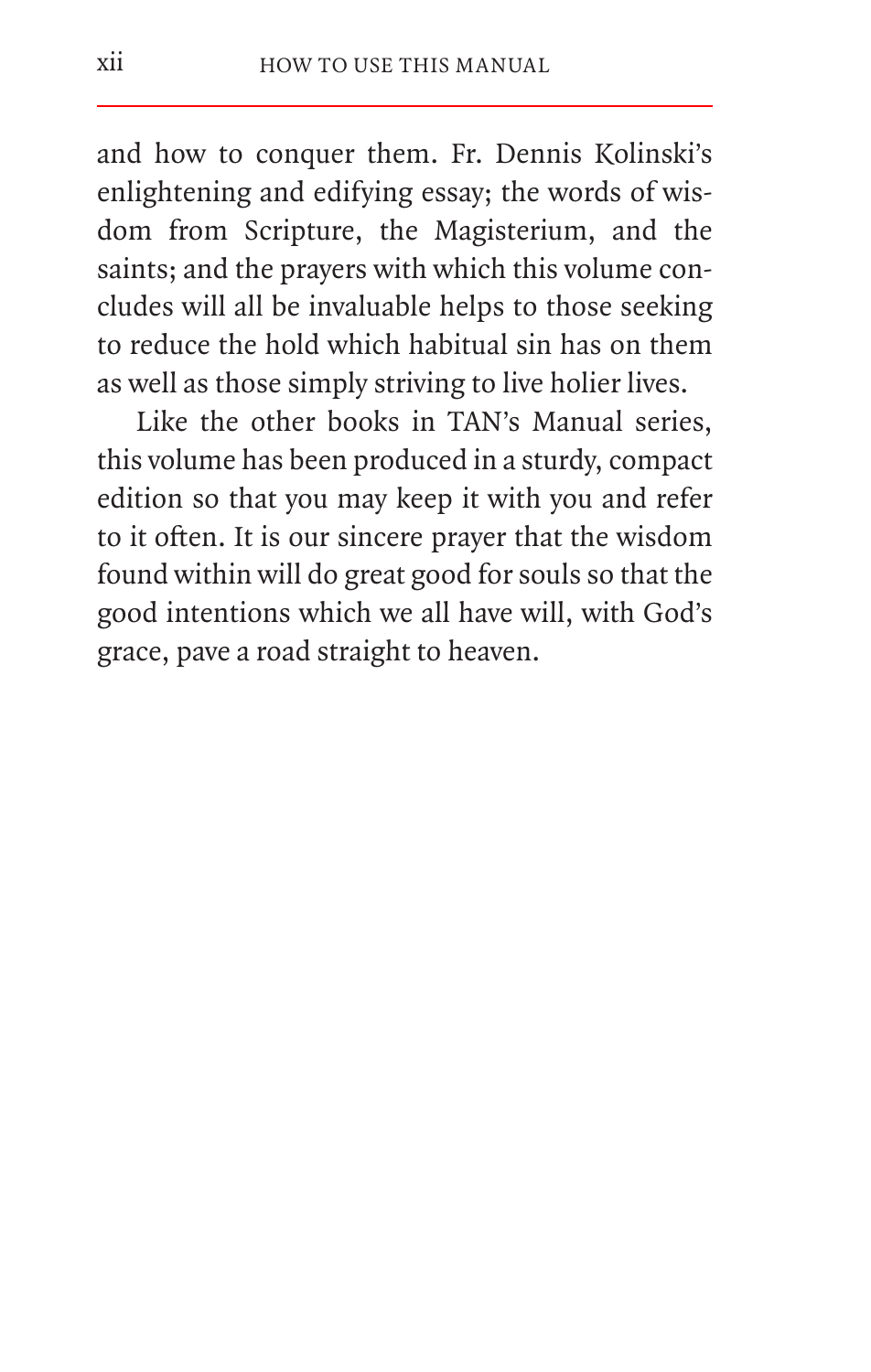